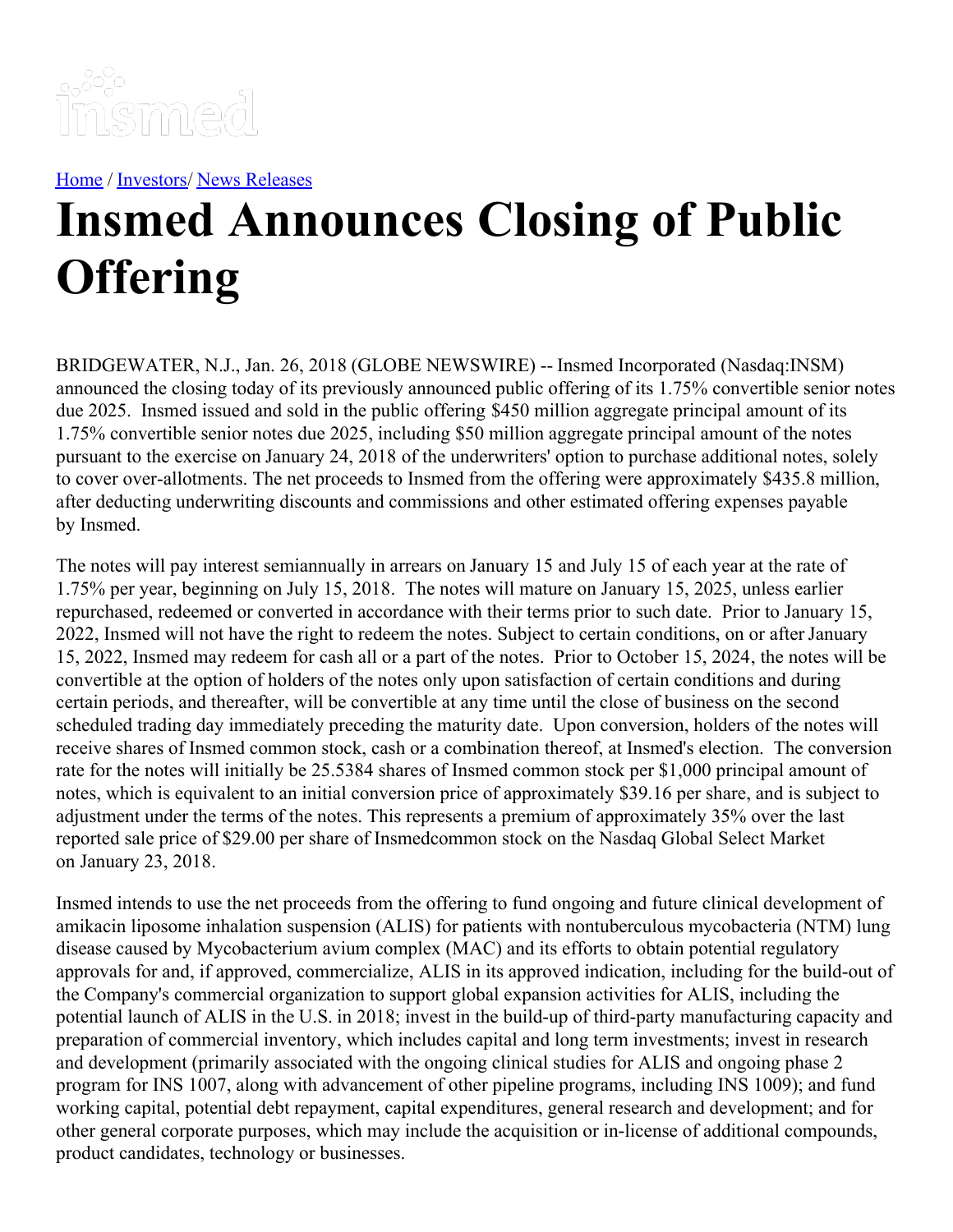Goldman Sachs & Co. LLC, Morgan Stanley and Leerink Partners acted as joint book-running managers for the offering. Stifel acted as lead manager for the offering.

A shelf registration statement on Form S-3, as amended by Post-Effective Amendment No. 1, relating to the public offering of the convertible senior notes described above has been filed with the Securities and Exchange Commission (SEC) and became automatically effective upon filing. A final prospectus supplement relating to and describing the terms of the offering was filed with the SEC and is available on the SEC's website at [www.sec.gov](http://www.sec.gov/). Copies of the final prospectus supplement and the accompanying prospectus relating to the offering may be obtained from (1) Goldman Sachs & Co. LLC, Attention: Prospectus Department, 200 West Street, New York, NY 10282, by telephone at 1-866-471-2526, by facsimile at 212-902-9316 or by email at prospectus-ny $(\partial_n)$  email.gs.com, (2) Morgan Stanley & Co. LLC at Attn: Prospectus Department, 180 Varick Street, 2nd Floor, New York, NY 10014, or (3) Leerink Partners LLC, c/o Attention: Syndicate Department, One Federal Street, 37th Floor, Boston, MA 02110, by telephone at  $(800)$  808-7525 extension 6132 or by email at syndicate (a) leerink.com.

This press release shall not constitute an offer to sell or a solicitation of an offer to buy, nor shall there be any sale of these securities in any state or jurisdiction in which such an offer, solicitation or sale would be unlawful prior to registration or qualification under the securities laws of any such state or jurisdiction.

## **About Insmed**

Insmed Incorporated is a global biopharmaceutical company focused on the unmet needs of patients with rare diseases. The Company's lead product candidate is ALIS for adult patients with treatment refractory NTM lung disease caused by MAC, which is a rare and often chronic infection that is capable of causing irreversible lung damage and can be fatal. Insmed's earlier-stage clinical pipeline includes INS1007, a novel oral reversible inhibitor of dipeptidyl peptidase 1 with therapeutic potential in non-cystic fibrosis bronchiectasis, and INS1009, an inhaled nanoparticle formulation of a treprostinil prodrug that may offer a differentiated product profile for rare pulmonary disorders, including pulmonary arterial hypertension.

## **Forward-looking statements**

This press release contains forward-looking statements that involve substantial risks and uncertainties. "Forward-looking statements," as that term is defined in the Private Securities Litigation Reform Act of 1995, are statements that are not historical facts and involve a number of risks and uncertainties. Words such as "may," "will," "should," "could," "would," "expects," "plans," "anticipates," "believes," "estimates," "projects," "predicts," "intends," "potential," "continues," and similar expressions (as well as other words or expressions referencing future events, conditions or circumstances) identify forward-looking statements.

The forward-looking statements in this press release are based upon the Company's current expectations and beliefs, and involve known and unknown risks, uncertainties and other factors, which may cause the Company's actual results, performance and achievements and the timing of certain events to differ materially from the results, performance, achievements or timing discussed, projected, anticipated or indicated in any forward-looking statements. Such risks, uncertainties and other factors include, among others, the following: risks that the full six-month data from the CONVERT study or subsequent data from the remainder of the study's treatment and off-treatment phases will not be consistent with the top-line six-month results of the study; uncertainties in the research and development of the Company's existing product candidates, including due to delays in data readouts, such as the full data from the CONVERT study, patient enrollment and retention or failure of the Company's preclinical studies or clinical trials to satisfy pre-established endpoints, including secondary endpoints in the CONVERT study and endpoints in the CONVERT extension study (the 312 study); risks that subsequent data from the 312 study will not be consistent with the interim results; failure to obtain, or delays in obtaining, regulatory approval from the U.S. Food and Drug Administration,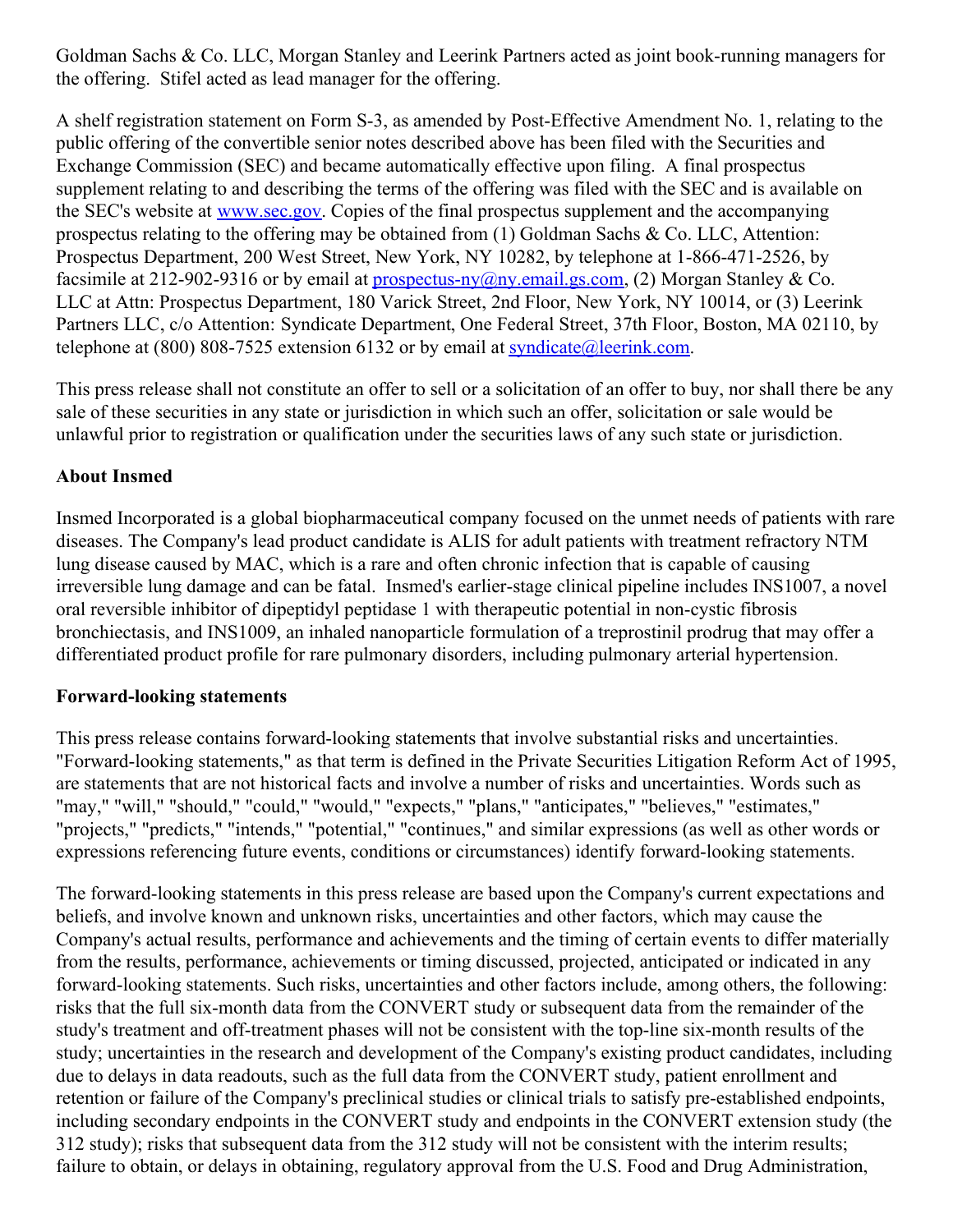Japan's Ministry of Health, Labour and Welfare, Japan's Pharmaceuticals and Medical Devices Agency, the European Medicines Agency, and other regulatory authorities for the Company's product candidates or their delivery devices, such as the eFlow Nebulizer System, including due to insufficient clinical data, selection of endpoints that are not satisfactory to regulators, complexity in the review process for combination products or inadequate or delayed data from a human factors study required for U.S. regulatory approval; failure to maintain regulatory approval for the Company's product candidates, if received, due to a failure to satisfy post-approval regulatory requirements, such as the submission of sufficient data from confirmatory clinical studies; safety and efficacy concerns related to the Company's product candidates; lack of experience in conducting and managing preclinical development activities and clinical trials necessary for regulatory approval, including the regulatory filing and review process; failure to comply with extensive post-approval regulatory requirements or imposition of significant post-approval restrictions on the Company's product candidates by regulators; uncertainties in the rate and degree of market acceptance of product candidates, if approved; inability to create an effective direct sales and marketing infrastructure or to partner with third parties that offer such an infrastructure for distribution of the Company's product candidates, if approved; inaccuracies in the Company's estimates of the size of the potential markets for the Company's product candidates or limitations by regulators on the proposed treatment population for the Company's product candidates; failure of third parties on which the Company is dependent to conduct the Company's clinical trials, to manufacture sufficient quantities of the Company's product candidates for clinical or commercial needs, including the Company's raw materials suppliers, or to comply with the Company's agreements or laws and regulations that impact the Company's business; inaccurate estimates regarding the Company's future capital requirements, including those necessary to fund the Company's ongoing clinical development, regulatory and commercialization efforts as well as milestone payments or royalties owed to third parties; failure to develop, or to license for development, additional product candidates, including a failure to attract experienced third-party collaborators; uncertainties in the timing, scope and rate of reimbursement for the Company's product candidates; changes in laws and regulations applicable to the Company's business and failure to comply with such laws and regulations; inability to repay the Company's existing indebtedness or to obtain additional capital when needed on desirable terms or at all; failure to obtain, protect and enforce the Company's patents and other intellectual property and costs associated with litigation or other proceedings related to such matters; restrictions imposed on the Company by license agreements that are critical for the Company's product development, including the Company's license agreements with PARI Pharma GmbH and AstraZeneca AB, and failure to comply with the Company's obligations under such agreements; competitive developments affecting the Company's product candidates and potential exclusivity related thereto; the cost and potential reputational damage resulting from litigation to which the Company is a party, including, without limitation, the class action lawsuit pending against the Company; loss of key personnel; lack of experience operating internationally; and risks that the net proceeds from our offerings of our securities are not spent as currently intended or in ways that enhance the value of your investment.

We may not actually achieve the results, plans, intentions or expectations indicated by our forward-looking statements because, by their nature, forward-looking statements involve risks and uncertainties because they relate to events and depend on circumstances that may or may not occur in the future. For additional information about the risks and uncertainties that may affect the Company's business, please see the factors discussed in Item 1A, "Risk Factors," in the Company's Quarterly Report on Form 10-Q for the three months ended September 30, 2017 and any subsequent filings with the Securities and Exchange Commission, including the registration statement and prospectus supplement related to the offering.

The Company cautions readers not to place undue reliance on any such forward-looking statements, which speak only as of the date of this press release. The Company disclaims any obligation, except as specifically required by law and the rules of the Securities and Exchange Commission, to publicly update or revise any such statements to reflect any change in expectations or in events, conditions or circumstances on which any